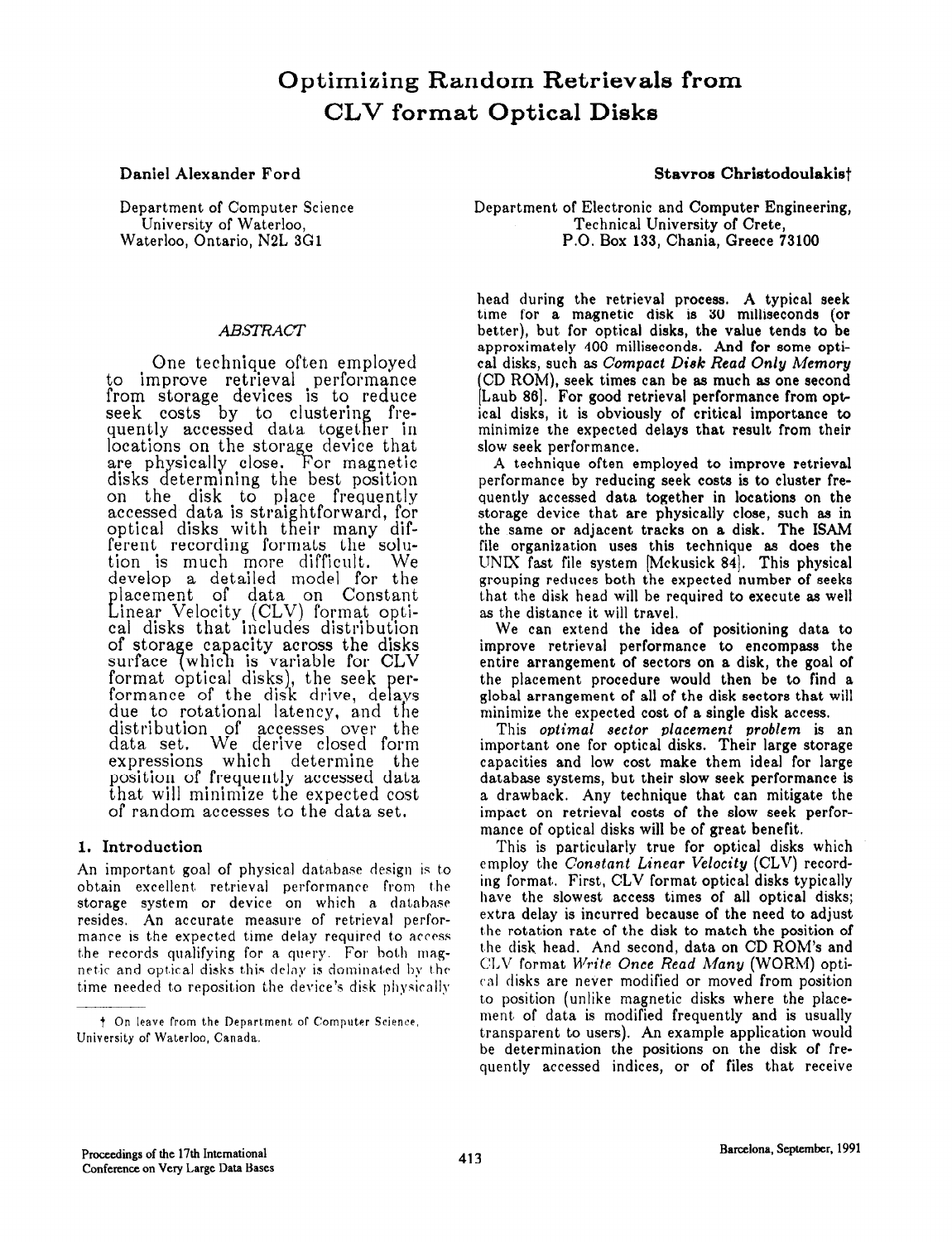particularly heavy amounts of retrieval traffic.

The optimal sector arrangement problem has been investigated before for magnetic disks, but the results of those investigations, have very limited application to optical disks. The differences in the physical characteristics of magnetic and optical disks are significant enough to invalidate many important underlying assumptions used in determining placement solutions for magnetic disks. For instance, all previous investigations for magnetic disks (Grossman 73. Yue and Wong 73. Wong 80. [Wong 83.], implicitly assumed that the distribution of storage capacity over the disk surface was uniform (CAV format). For instance, with the CLV format, the distribution of storage space varies across the disk surface; the tracks nearest the centre of the disk have fewer sectors than those nearest the outer edge.

A skewed storage distribution produces variations in both the amount of clustering possible and in the rotational delay encountered during accesses from different positions on the disk. These variations can be exploited to improve access performance. The cost expression and solution that we derive reflects the impact of these variations and finds the optimal position on a CLV format disk.

It is interesting to note that a uniform storage capacity distribution, such as that produced by the CAV format, eliminates the possibility of trading-off positional performance improvements entirely. All tracks on such disks have the same capacity and rotational delay. This uniformity makes the distance between disk sectors the only factor in determining the expected retrieval cost and simplifies the problem considerably. The Organ-Pipe permutation [Hardy 34], which minimizes this distance in order of the frequency of sector accesses. is the resulting optimal solution,

In the next section, we develop a model for our analysis that encompasses virtually all aspects of the placement problem. In section 3, we develop proofs restricting the form of the optimal solution. In section 4, we analyze the positional performance tradeoff and develop a closed form expression for the optimal solution. Using this expression in section 5, we examine the roles played by the model parameters in determining an optimal sector placement. In section 6, we extend our analysis to include a slightly more general seek model. In section 7, we show how to extend our model to allow for general sector access probability distributions. In section 8, we validate our model and analysis by comparing the solutions they predict with measurements made from a CLV format disk drive. In the final section, we summarize our results.

# 2. The Placement Model

To avoid some of the inherent complications of employing a discrete model of a disk with a smoothly varying storage capacity, we develop a continuous model for our analysis. In moving from the discrete to the continuous domain the problem changes from one of placing sectors on a discrete disk to one of positioning probability masses on a continuous disk. The immense capacities of optical disks allow this approach; a typical disk can easily be organized into more than 40000 tracks and more than 1 million separate sectors, and often many more.

# Storage Capacity Distribution

As mentioned above, we develop a continuous model for our analysis. This model matches the smoothly varying storage capacity found on a CLV format optical disk and eliminates many of the problems that arise from a discrete model.

We adopt a representation that models CLV format disks and their storage capacity distributions in relative terms, and then develop our analysis for this relative representation. This approach allows any disk to be described by just two parameters, the capacity of the innermost position/track of the disk relative to the capacity of the middle position/track, and the slope of the change of storage capacity across the disk, also relative to the capacity of the middle- position/track. The relative capacity of the middle position in the continuous model is by definition one unit.

A position/track on the disk in our relative model is represented by a number between 0 and 1. Position 0 corresponds to the innermost track on the disk and position 1 corresponds to the outermost track. The middle track on the disk is represented by position 0.5. A relative model for a disk is illustrated in Figure 1.



Figure 1: Model of Distribution of Storage Capacity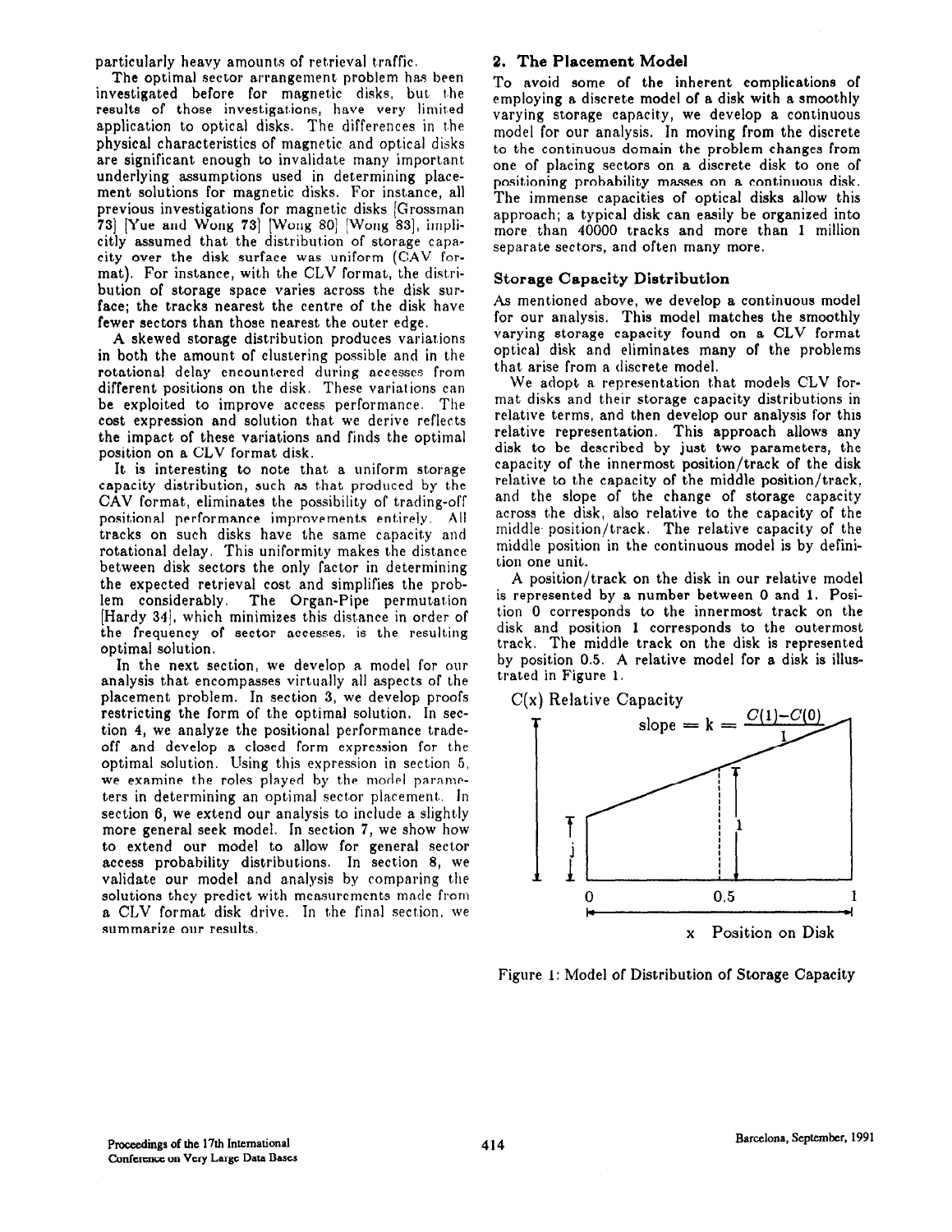Letting  $k$  be the relative slope of the change in the storage capacity across the disk and  $j$  be the relative capacity of the innermost track, we define the relative capacity of the position  $x$  to be:

$$
C(x) = k x + j, \ 0 \le x \le 1, \ 0 \le j \le 1, \ 0 \le k \le 2
$$

Since the capacity of the innermost track can never be less than zero, the value for  $j$  also cannot be less than zero.

#### Random Accese Probability Distribution

Our probability model assumes that sector access requests are independent of each other. This is consistent with the models used previously for CAV format magnetic disks [Grossman 73] [Yue and Wong 73] [Wong 80] [Wong83]. In addition, to simplify our analysis, we restrict the access probabilities of the point masses to one of two relative values,  $P_1$ and  $P_2$   $(P_1 > P_2)$ .

The proportion of point masses with relative access probability  $P_1$  is r; the proportion with value  $P_2$ , is  $1-r$ . Figure 2 illustrates a two value probability distribution,



Proportion of total number of disk sectors

Figure 2: Two Value Rel. Access Prob. Distribution

The absolute access probability value of a probability mass which is composed of points having rela-<br>tive probability density value  $P_1$  is

 $\frac{P_1}{P_1 r + P_2(1-r)} \frac{1}{\mu}$ , and for  $P_2$  is

 $\frac{P_2}{P_1r + P_2(1-r)} \frac{1}{\mu}$ , where  $\mu$  is the number of proba-

bility points (proportional to the area occupied by these points). This number tends to infinity in the continuous model. We define  $W = P_1 r + P_2(1-r)$ . the normalizing factor.

#### Seek Cost Function

The cost in time units of seeking to a position  $t$  on a disk as:

$$
Sc(t) = \begin{cases} a t + b & \text{if } t > Q \\ d t + c & otherwise \end{cases}
$$

We do not model proximal window accesses, which have a more complex seek cost function [Ford 91]. A proximal window access is an access performed by tilting the objective lens in the optics of the disk head. This type of access is usually faster than seek accesses which require the disk head to move before data retrieval begins. The amount of data that is present in a window is very much smaller than the capacity of a optical disk. Typically, a proximal window will allow access to at most  $0.1\%$  of the disk capacity; as such, it is reasonable to assume that successive random access will not fall within the same proximal window, and that the cost function we described above provides an accurate measure of the expected seek cost.

Note that in the studies of optimal placement for magnetic disks, the cost model used was only  $cost = a \cdot t$  (i.e., cost was proportional only to the distance,  $b = 0$ ,  $Q = 0$ ).

### Rotational Delay Function

Rotational delay on CLV format disks varies as a function of the capacity of a position on the disk; the more sectors in a track, the longer it takes to read them. Since in our model storage capacities are expressed relative to the capacity of the middle track, we must also specify our rotational delay parameter in relative terms.

We define  $h$  to be the time required for the entire middle position of the disk to be read. From this, the expected rotational delay (latency) of accesses from a position y is:

$$
Rd(y) = \mathcal{H} h C(y)
$$

### The Expected Random Access Retrieval Cost

The objective of our analysis of the optimal placement problem will be to determine an arrangement of probability masses that minimizes the expected random access retrieval cost (seek and rotational delay). The overall expected retrieval cost is computed by summing the cost in time units of successive accesses to each possible pair of initial and destination positions on the disk. The cost of moving from one position to another is the sum of the value of the seek cost function for moving the disk head the distance between the two positions, and the value of the rotational delay function at the destination position. For each pair of positions, the cost must be computed in both directions since the rotational delay cost will vary with the destination. We assume successive accesses are independent, so each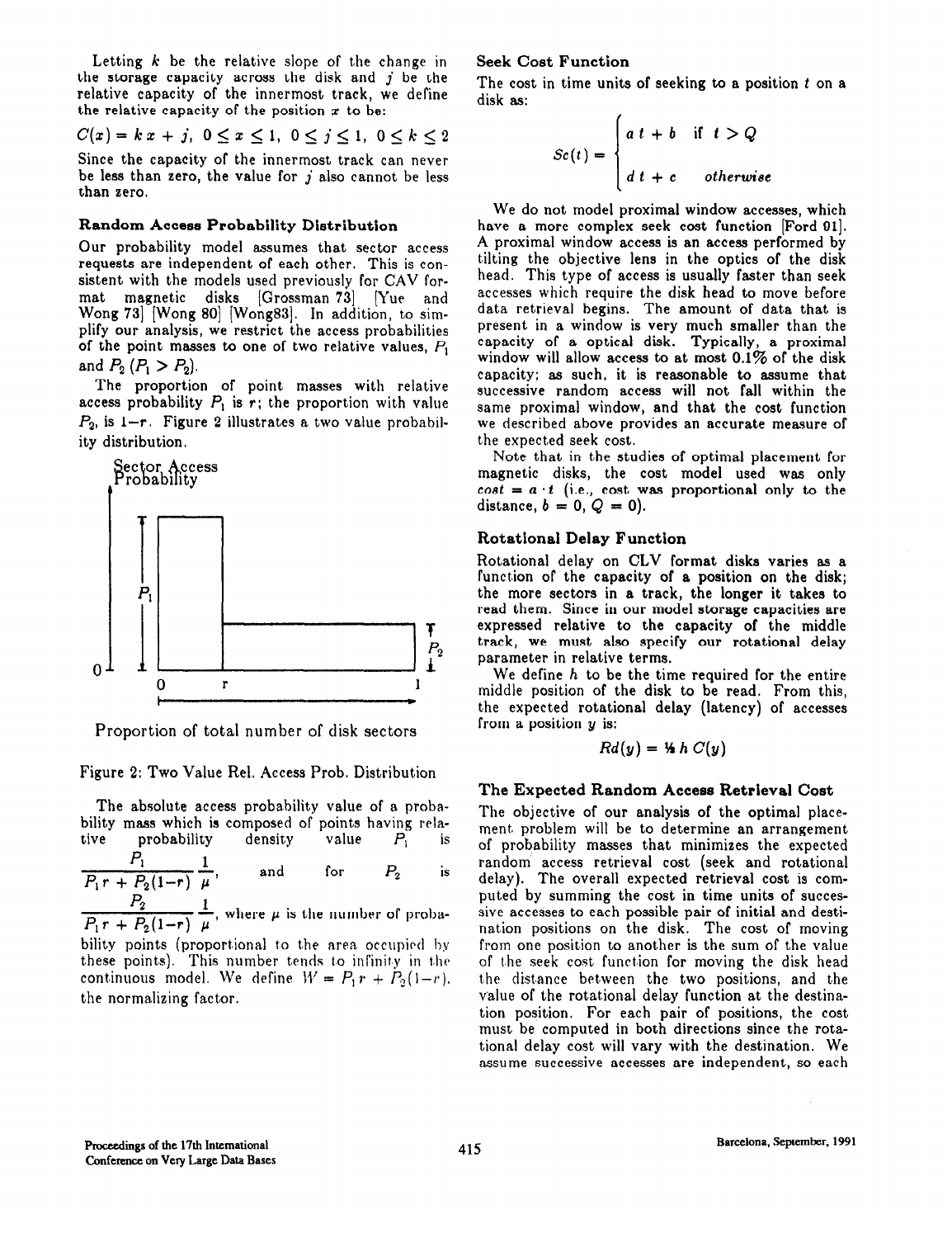term in this sum will be weighted by the product of the probability of accessing the initial position and the probability of accessing the destination position. Our approach below is to first develop a discrete expression for the expected random access retrieval cost and then extend it to the continuous domain.

The discrete cost function in our model is:

$$
Cost = \n\sum_{i=1}^{T} \sum_{j=1}^{T} Pm(i) Pm(j) (Sc(\vert (i-j)/T \vert) + Rd(j))
$$
\n(1)

Where *i* is an initial position (track) on the disk,  $j$ is a destination position (track), and  $Pm(i)$  is the probability mass assigned to position  $i$ .  $Sc([(i-j)/T])$  is the seek cost between the positions i and j, and  $Rd(j)$  is the expected rotational delay at position j.

We can separate out the seek and rotational delay cost components:

$$
Cost = \sum_{i=1}^{T} \sum_{j=1}^{T} Pm(i) Pm(j) Sc(\vert (i-j)/T \vert) \quad (2)
$$

$$
+ \sum_{i=1}^{T} \sum_{j=1}^{T} Pm(i) Pm(j) Rd(j)
$$

We expand the function  $Sc([(i-j)/T])$  (and change the limits on the summations). In the discrete case, we use  $\overline{Q}$  to represent the number of tracks, to the left or right of the current track, which are in the current knee span;  $a$  and  $b$  are the slope and intercept of long seeks on the disk, respectively, and d and c are the slope and intercept of short seeks on the disk, respectively.

$$
Cost = \sum_{i=1}^{T-\overline{Q}-1} \sum_{j=i+\overline{Q}+1}^{T} Pm(i) Pm(j) (\frac{a}{T}(j-i) + b)(3)
$$
  
+ 
$$
\sum_{i=\overline{Q}+2}^{T} \sum_{j=1}^{i-\overline{Q}-1} Pm(i) Pm(j) (\frac{a}{T}(i-j) + b)
$$
  
+ 
$$
\sum_{i=1}^{T-\overline{Q}-1} \sum_{j=i}^{i+\overline{Q}} Pm(i) Pm(j) (\frac{d}{T}(j-i) + c)
$$
  
+ 
$$
\sum_{i=T-\overline{Q}}^{T} \sum_{j=i}^{T} Pm(i) Pm(j) (\frac{d}{T}(j-i) + c)
$$
  
+ 
$$
\sum_{i=\overline{Q}+2}^{T} \sum_{j=i-\overline{Q}}^{i} Pm(i) Pm(j) (\frac{d}{T}(i-j) + c)
$$
  
+ 
$$
\sum_{i=1}^{T} \sum_{j=1}^{i} Pm(i) Pm(j) (\frac{d}{T}(i-j) + c)
$$
  
+ 
$$
\sum_{i=1}^{T} Pm(i) \sum_{j=1}^{T} Pm(j) Rd(j)
$$

After some simple but tedious manipulations, we have:

$$
Cost = \sum_{i=1}^{T} \sum_{j=i}^{T} Pm(i) Pm(j) \frac{a}{T}(j-i)
$$
(4)  
+ 
$$
\sum_{i=1}^{T} \sum_{j=i}^{i} Pm(i) Pm(j) \frac{a}{T}(i-j)
$$
  
+ 
$$
b + \sum_{i=1}^{T} Pm(i) Pm(i) b
$$
  
- 
$$
\sum_{i=1}^{T-\overline{Q}-1} \sum_{j=i}^{i+\overline{Q}} Pm(i) Pm(j) (\frac{(a-d)}{T}(j-i)+(b-c))
$$
  
- 
$$
\sum_{i=T-\overline{Q}}^{T} \sum_{j=i}^{T} Pm(i) Pm(j) (\frac{(a-d)}{T}(j-i)+(b-c))
$$
  
- 
$$
\sum_{i=\overline{Q}+2}^{T} \sum_{j=i-\overline{Q}}^{i} Pm(i) Pm(j) (\frac{(a-d)}{T}(i-j)+(b-c))
$$
  
- 
$$
\sum_{i=1}^{\overline{Q}+1} \sum_{j=1}^{i} Pm(i) Pm(j) (\frac{(a-d)}{T}(i-j)+(b-c))
$$
  
+ 
$$
\sum_{j=1}^{T} Pm(j) Rd(j)
$$

#### Expected Cost for Small Knee Span Siees

We develop our expression for the expected cost by assuming that the knee span size is small in comparison to the number of tracks on the disk. This is the case for conventional disk drives; the typical number of tracks on an optical disk platter will range from 20000 to 40000, or more, depending on the diameter of the disk. A typical value for the knee span would be from 40 to 100 tracks.

Our expression for the expected (discrete) random access retrieval cost simplifies to the following:

$$
Cost = \sum_{i=1}^{T} \sum_{j=i}^{T} Pm(i) Pm(j) \frac{a}{T}(j-i)
$$
(5)  
+ 
$$
\sum_{i=1}^{T} \sum_{j=1}^{i} Pm(i) Pm(j) \frac{a}{T}(i-j)
$$
  
+ 
$$
b + \sum_{i=1}^{T} Pm(i) Pm(i) b + \sum_{j=1}^{T} Pm(j) Rd(j)
$$

For  $T\rightarrow\infty$ , the first two terms of the discrete cost expression become:

$$
\lim_{T \to \infty} \sum_{i=1}^{T} \sum_{j=i}^{T} Pm(i) Pm(j) \frac{a}{T} (j-i)
$$
(6)  

$$
= \int_{x=0}^{1} \int_{y=x}^{1} Pm(x) Pm(y) a(y-x) dy dx
$$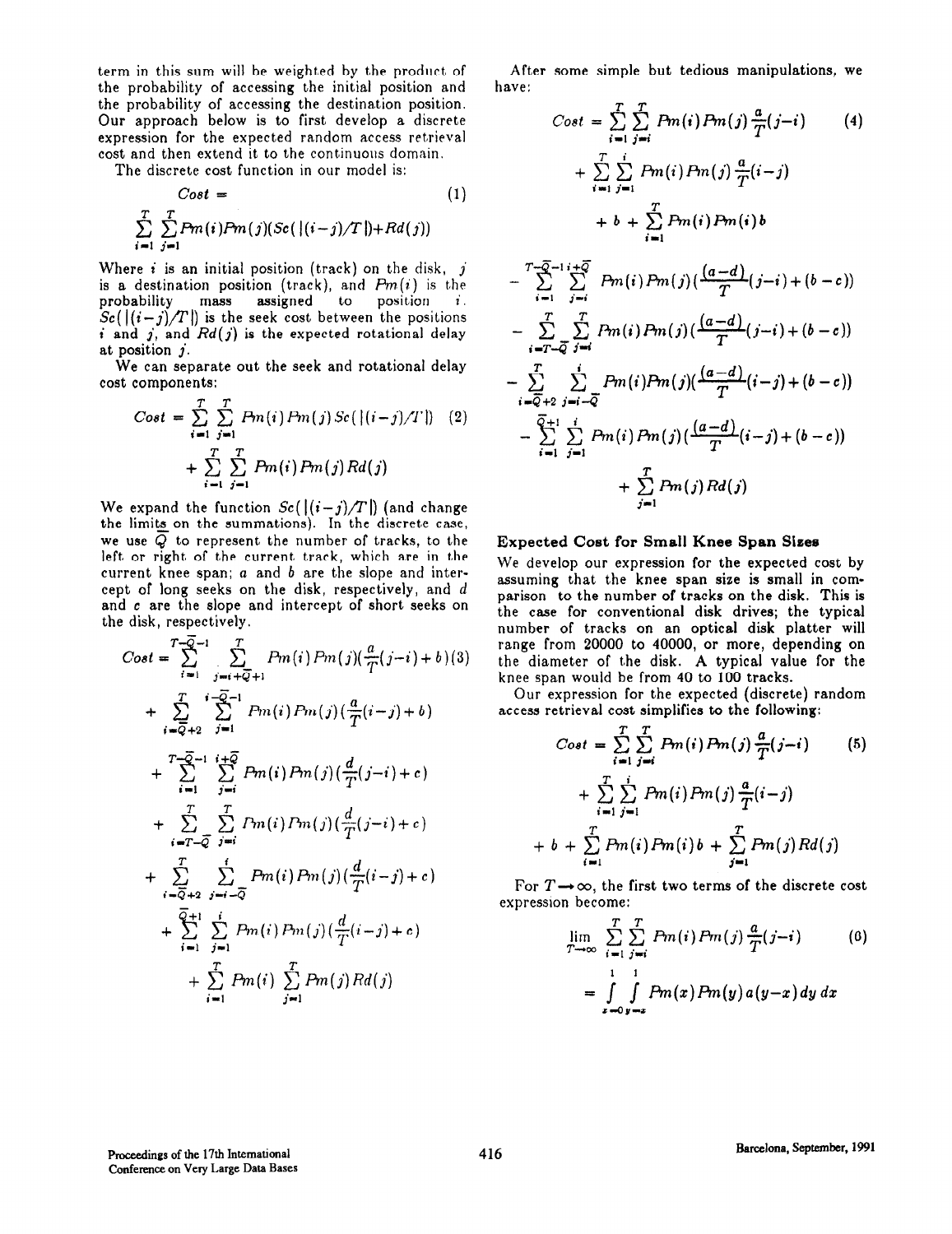$$
\lim_{T \to \infty} \sum_{i=1}^{T} \sum_{j=1}^{i} Pm(i) Pm(j) \frac{a}{T}(j-i)
$$
(7)  
= 
$$
\int_{x=0}^{1} \int_{y=0}^{x} Pm(x) Pm(y) a (x-y) dy dx
$$

When we move to the continuous domain the clustering term vanishes because the probability of successive accesses to the same position becomes smaller as the number of positions increases.

Expressed mathematically:

$$
\lim_{T \to \infty} \sum_{i=1}^{T} Pm(i) Pm(i) b
$$
(8)  

$$
\leq \lim_{T \to \infty} \sum_{i=1}^{T} (P_1 C(1) \frac{1}{T})^2 b = \lim_{T \to \infty} \frac{b}{T} P_1 C(1) = 0
$$

And, the rotational delay term becomes:

$$
\lim_{T\to\infty}\sum_{j=1}^T Pm(j)Rd(j)=\int_{x=0}^1 Pm(x)Rd(x)dx
$$
 (9)

Thus, for  $T \rightarrow \infty$ ,  $\frac{Q}{T} \rightarrow 0$ , the cost expression

becomes:

$$
Cost = \int_{x=0}^{1} \int_{y=x}^{1} Pm(x) Pm(y) a(y-x) dy dx
$$
 (10)  
+ 
$$
\int_{x=0}^{1} \int_{y=0}^{x} Pm(x) Pm(y) a (x-y) dy dx
$$
  
+ 
$$
\int_{x=0}^{1} Pm(x) Rd(x) dx
$$

#### 3. Proof of Conaecutivity and Unimodality

We now prove some results about the form an optimal sector placement will take. Specifically, we show that a position on the continuous disk must contain only probability masses of one of the two subsets, either  $P_1$  and  $P_2$ . And, we show that the form of any solution must be unimodal, meaning that in an optimal placement, the probability masses from the  $P_1$  group must be placed as close together as possible.

> Theorem 1  ${Consecutive}$ : In an optimal arrangement, there cannot exist two different positions  $x$  and  $y$  on the disk, such that there are two probability elements  $\alpha_1$  and  $\alpha_3$  at position x and two elements  $\alpha_2$  and  $\alpha_4$  at position y, such that  $\alpha_1 < \alpha_2 < \alpha_3$ .

> Proof: Assume that there are two such positions. Consider the change in the expected retrieval cost if we exchange the  $\alpha_2$  mass at position y with the  $\alpha_3$  mass at position x. If the expected retrieval cost increases, any

increase in probability at  $y$  with equivalent decrease in probability at  $x$  would also increase the expected retrieval cost. Thus, decreasing the probability at y and correspondingly increasing that at  $x$  will decrease the cost. Thus, the opposite operation of exchanging the  $\alpha_1$  mass element at position  $x$  with the  $\alpha_2$  mass element at position  $\boldsymbol{y}$  would decrease the expected retrieva \*cost.. This would violate our assumption that the initial arrangement was optimal.

The implication of Theorem 1 {Consecutivity} is that the sectors or (probabilit masses) that are assigned to a particula position/track on the disk must have a particular relationship. Namely, that their probability values (their probabilities of being accessed) must form a consecutive subsequence of all of the probability values are sorted in order. So, for instance, the track that contains the sector with the highest probability of being accessed should also contain the sector with the second highest probability of being accessed, etc. This result is essentially the same result as obtained in [Wong 80 [Wong 83] (called the greedy partition scheme) for CAV (magnetic) format disks. This proof however is much simpler.

We will show that the optimal placement is unimodal. This means that given two positions with probability elements of value  $P_1$ , there cannot exist a position between them with probability elements of value  $P_2$ .

Theorem 2 {Unimodality}: The optimal arrangement of two probability masses is unimodal.

Proof: Found in [Ford 91].

#### 4. Analysis

We showed in the previous section that our optimal arrangement of probability masses must be unimodal (i.e., all the  $P_1$  probability mass elements will be as close to each other as is possible). Thus, the form of an optimal solution in our model will be a specification of the position of the  $P_1$  probability mass on the disk. We shall specify this position as the location on the disk of the mid-point between the left and right boundaries of the  $P_1$  group. We denote this point as  $m$   $(m = \frac{Xl + Xr}{2})$ . The relevant variables are illustrated in Figure 3. The goal of our analysis is then to develop an expression for m which can be computed from the parameters of the model.

Before tackling the main problem, we first derive some preliminary expressions. To compute XI and  $Xr$  from  $m$  we need to know the "width" in relative disk units of the high probability group. We know that the proportion of the area occupied by the high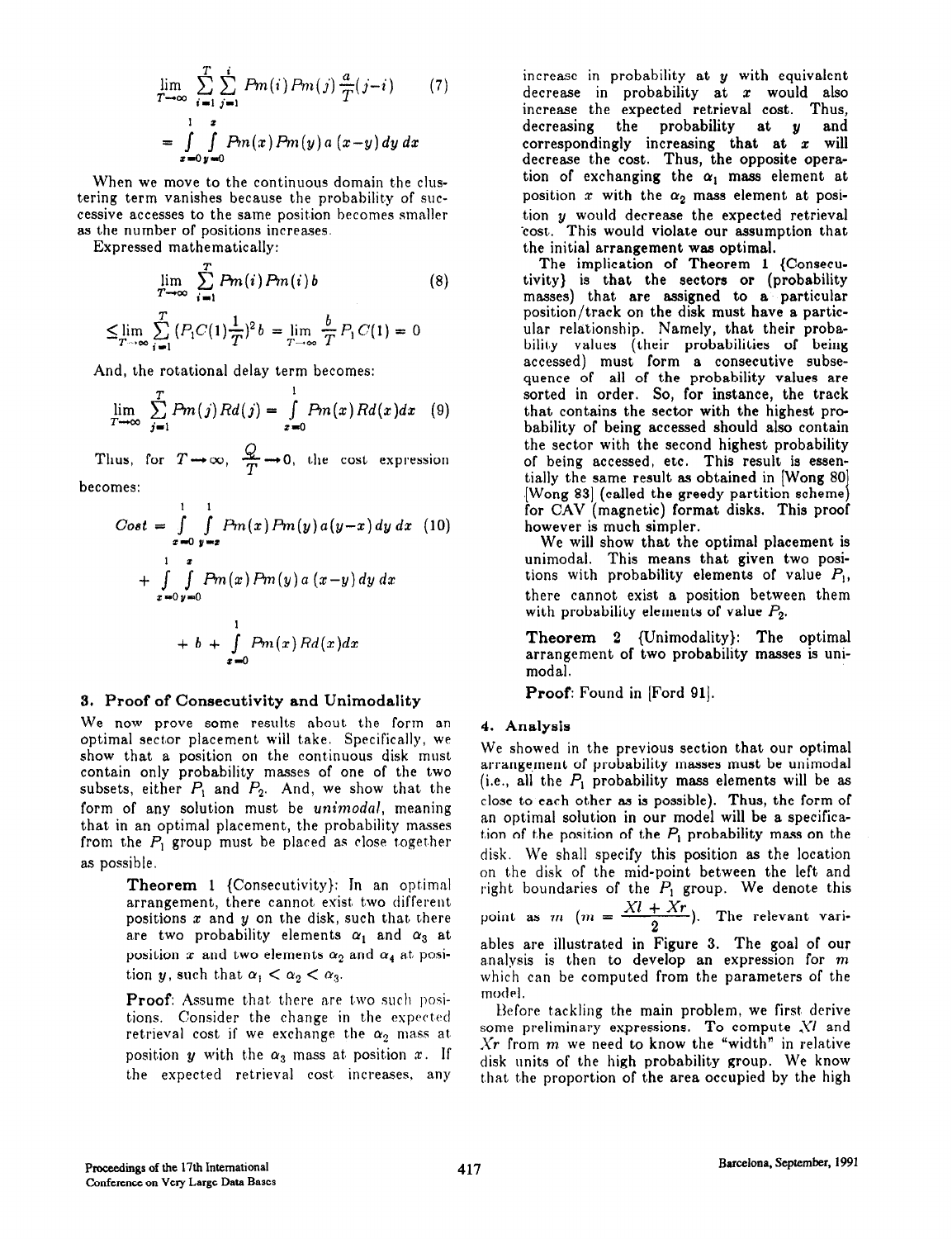

Figure 3: Optimal Placement Parameters

probability group must be equal to r.

If  $w$  is the width of the group, then from the formula for the area of a trapezoid, we have:

$$
r = \frac{\text{Area of } P_1}{\text{Total Area}} = \frac{C(m)w}{1} = \frac{(k m + j)w}{1} \quad (11)
$$

Therefore:

 $\sqrt{ }$ 

$$
w = \frac{r}{k m + j} = \frac{r}{C(m)} \tag{12}
$$

From this we derive the simple expressions for Xl and Xr.

$$
Xl(r,m) = m - \frac{r}{C(m)} \tag{13}
$$

$$
Xr(r,m) = m + k \frac{r}{C(m)}
$$

Given these bounds, we can specify our probability assignment function:

$$
P_m(x) = \begin{cases} \frac{P_1}{P_1 r + P_2(1-r)} C(x), & \text{if } XI \leq x \leq Xr\\ \frac{P_2}{P_1 r + P_2(1-r)} C(x), & \text{otherwise} \end{cases} \tag{14}
$$

From the model, our expected retrieval cost (Equation 10) is:

$$
Cost = b + 2 \int_{x=0}^{1} \int_{y=x}^{1} Pm(x) Pm(y) a (y-x) dy dx
$$

$$
+ \int_{x=0}^{1} Pm(x) Rd(x) dx
$$

Where  $b$  is the intercept of the long seek cost,  $Pm(x)$  is the probability of accessing location x on the disk,  $a$  is the slope of the long seek cost function, and  $Rd(x)$  is the rotational delay cost at location  $x$ .

Recall that  $W = (P_1r+P_2(1-r))$ , the seek component after substitution is:

$$
= b + \frac{2P_2^{2}}{W^2} \int_{x=0}^{X(t,m)X(t,m)} \int_{y=x}^{X(t,m)} C(x)C(y)a(y-x)dy dx (15)
$$
  
+ 
$$
\frac{2P_2P_1}{W^2} \int_{x=0}^{X(t,m)} \int_{y=X(t,m)}^{X(t,m)} C(x)C(y)a(y-x)dy dx
$$
  
+ 
$$
\frac{2P_2^{2}X(t,m)}{W^2} \int_{x=0}^{1} \int_{y=X(t,m)}^{1} C(x)C(y)a(y-x)dy dx
$$
  
+ 
$$
\frac{2P_1^{2}X(t,m)}{W^2} \int_{x=X(t,m)}^{X(t,m)} \int_{y=x}^{1} C(x)C(y)a(y-x)dy dx
$$
  
+ 
$$
\frac{2P_1P_2}{W^2} \int_{x=X(t,m)}^{X(t,m)} \int_{y=X(t,m)}^{1} C(x)C(y)a(y-x)dy dx
$$
  
+ 
$$
\frac{2P_2^{2}}{W^2} \int_{x=X(t,m)}^{1} \int_{y=x}^{1} C(x)C(y)a(y-x)dy dx
$$

Where  $P_1$  and  $P_2$  are the weights of the two probability masses, r is the proportion which are  $P_1$ , m is the location of the centre of the  $P_1$  mass,  $Xr(r,m)$ and  $Xl(r,m)$  are the right and left most extents of the  $P_1$  mass, and  $C(x)$  is the capacity of position x. Where  $h$  is the time to read the middle position of the disk, the rotational delay component is:

$$
\frac{d}{dx} \int_{x=0}^{1} Pm(x) C(x) dx \qquad (16)
$$

$$
= \frac{\frac{\nu_{h}}{W} P_{2} \int\limits_{x=0}^{Xl(r,m)} C(x)^{2} dx + \frac{\frac{\nu_{h}}{W} P_{1}}{W} \int\limits_{x=Xl(r,m)}^{Xr(r,m)} C(x)^{2} dx}{+ \frac{\frac{\nu_{h}}{W} P_{2} \int\limits_{x=Xr(r,m)}^{1} C(x)^{2} dx}
$$

The expression for the expected random access retrieval cost has been evaluated using the Maple symbolic mathematics package [Char 85] and is given in [Ford 91]. For brevity, we show only a part of the resulting expression below:

$$
Cost(k, j, a, b, P_1, P_2, r, h, m) = \qquad (17)
$$

$$
\frac{(60P_2^2 j^7 h + \cdots - 300P_2^2 j^6 k h m r)}{120 (km+j)^5 (P_1 r + P_2 (1-r))^2}
$$

To derive the optimal value for  $m$  we take the derivative of the cost expression with respect to  $m$ . again using the Maple symbolic mathematics package. The complete derivative is in [Ford 91].

$$
\frac{\partial \text{Cost}(k,j,a,b,P_1,P_2,r,h,m)}{\partial m} = (18)
$$

ų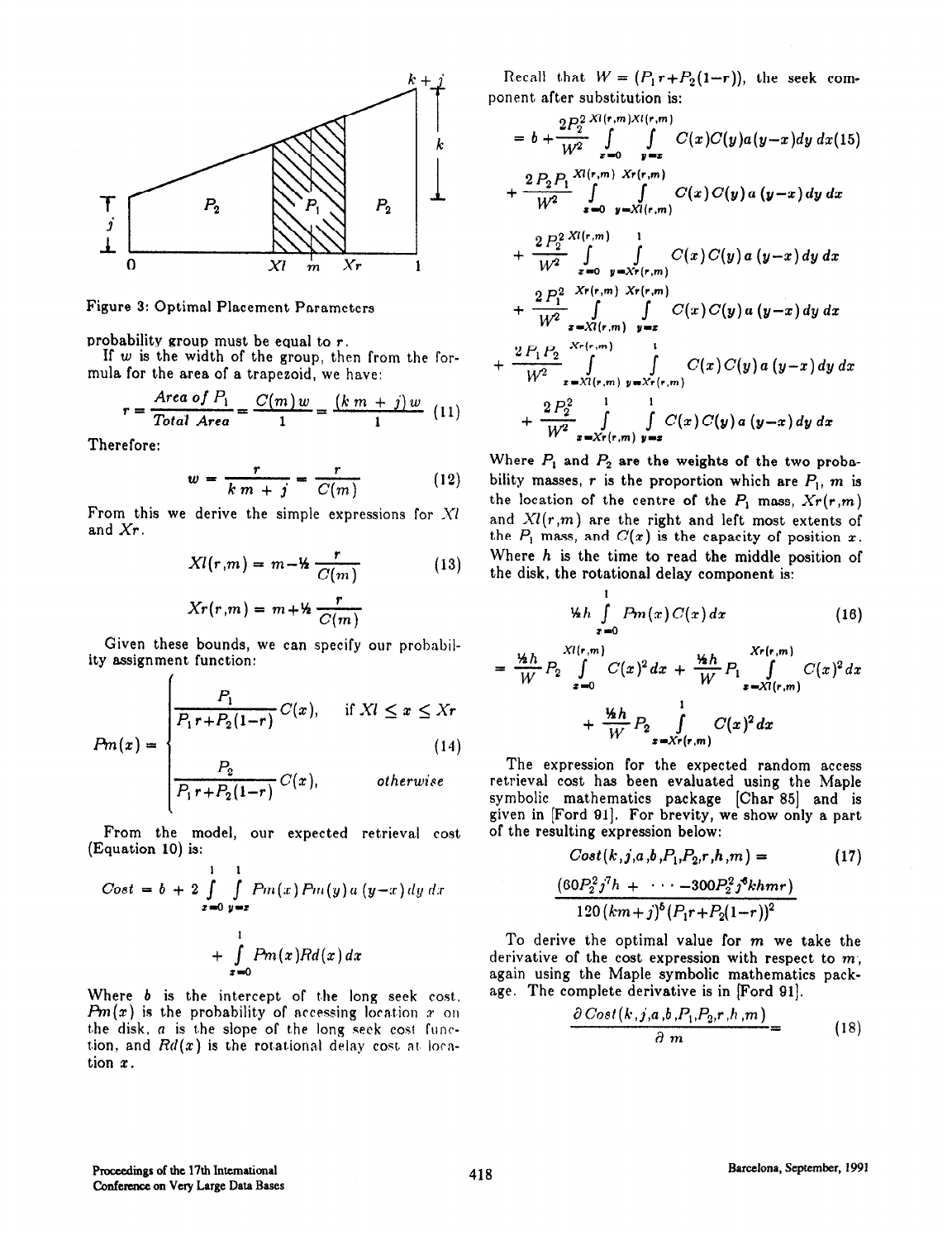$$
\frac{r \left(48 a P_2^2 \, j^7 + \cdots + 48 k^6 m^6 j a P_2^2\right)}{(km+j)^6 (P_1 r + P_2 - P_2 r)^2}
$$

Because  $P_1$  and  $P_2$  are relative values, we select  $P_2 = 1$  to simplify the derivative. Using Maple again, we determine the roots of the derivative and finally arrive at the desired expression for the optimal location of  $m$  (shown in its entirety):

$$
m_{optimal} = -\frac{1}{k}
$$
(19)  
+ 
$$
\frac{(\sqrt{3}C_1 + \sqrt{48j^4a^2 + C_2k + C_3k^2 + C_4k^3 + C_5k^4})^{14}}{2\sqrt{2}3^{1/4}k\sqrt{a}}
$$
  

$$
C_1 = a(4j^2 + 2k^2 + 4jk) + hk^2(-P_1r + r - 1)
$$
  

$$
C_2 = 96j^3a^2
$$
  

$$
C_3 = 32P_1r^2a^2 - 24j^2P_1arh + 24j^2arh
$$
  

$$
-24j^2ah + 96j^2a^2 - 48r^2a^2
$$
  

$$
C_4 = -24jah - 24jaP_1rh + 24jarh + 48ja^2
$$
  

$$
C_5 = 12a^2 + 3P_1^2r^2h^2 - 6P_1r^2h^2 + 6P_1rh^2
$$
  

$$
-12aP_1rh - 12ah + 3h^2 + 12arh
$$
  

$$
+3r^2h^2 - 6rh^2
$$

## 6. Impact of Model Parameters on Optimal Data Placement

An expression for the optimal position of the group of the most frequently accessed sectors was derived in the previous section. In the discussion below, we examine and explain the variation in the optimal solution as the values of the parameters of the placement problem are changed.

#### Impact of Rotational Delay

The graph in Figure 4 plots the optimal position of  $m$  as a function of the rotational delay. The solid line in the graph plots  $m$  while the top and bottom lines plot the positions of the boundaries of the  $P_1$ group,  $Xr$  and  $Xl$ . The graph shows that the rotational delay plays a significant, role in determining the optimal position. As the retrieval delays due to rotational delay become more significant in relation to other sources of delay, the optimal position shifts towards the lower capacity tracks which have a lower rotational latency (and the spread between XI and Xr increases).

To determine a typical value for  $P_1$ , the relative When the rotational delay is significant with access frequency of the most frequently accessed disk respect to the slope of the seek cost function, the access frequency of the most frequently accessed disk respect to the slope of the seek cost function, the sectors, we use the well known rule-of-thumb that optimal position shifts towards the inner edge of the states that 80% of all disk accesses will be directed disk as the distribution becomes more skewed to 20% of the disk sectors. This means that our take advantage of the reduced rotational delay at to 20% of the disk sectors. This means that our take advantage of the reduced rotational delay at value for r is 0.20 and that the area in the  $P_1$  group that position. When the rotational delay is insignifivalue for r is 0.20 and that the area in the  $P_1$  group that position. When the rotational delay is insignifi-<br>in the distribution must be 80% of the total distribu- cant with respect to the seek cost slope (e.g.,  $h = 10$ in the distribution must be  $80\%$  of the total distribution area. milliseconds), the optimal position shifts towards the



Figure 4: Optimal Position as function of rot. delay

$$
\frac{r \cdot P_1}{r \cdot P_1 + (1 - r) \cdot P_2} = 0.8 \tag{20}
$$

With  $r = 0.2$  and  $P_2 = 1$ , we find  $P_1 = 16$ .

#### Impact of Seek Cost

The graph in Figure 5 plots the optimal position as a function of the seek cost parameter a (slope of seek cost), It shows that as the value of the seek cost function becomes more dependent upon distance (greater value for the slope a), the optimal position moves away from the inner edge of the disk. A similar behaviour would be observed, if for a constant slope a, the rotational delay would decrease (so that the seek cost would become more important). The limiting position as a increases depends upon the exact distribution of storage across the disk, and is essentially the location of the centre of gravity of the "probability mass".

#### The Impact of the Storage Distribution

The next parameters we examine are those which determine the distribution of storage capacity on the disk. For two different values of the rotational delay parameter  $h$ , the graph in Figure 6 plots the optimal position as a function of  $k$ , the relative slope of the capacity distribution function.

optimal position shifts towards the inner edge of the disk as the distribution becomes more skewed to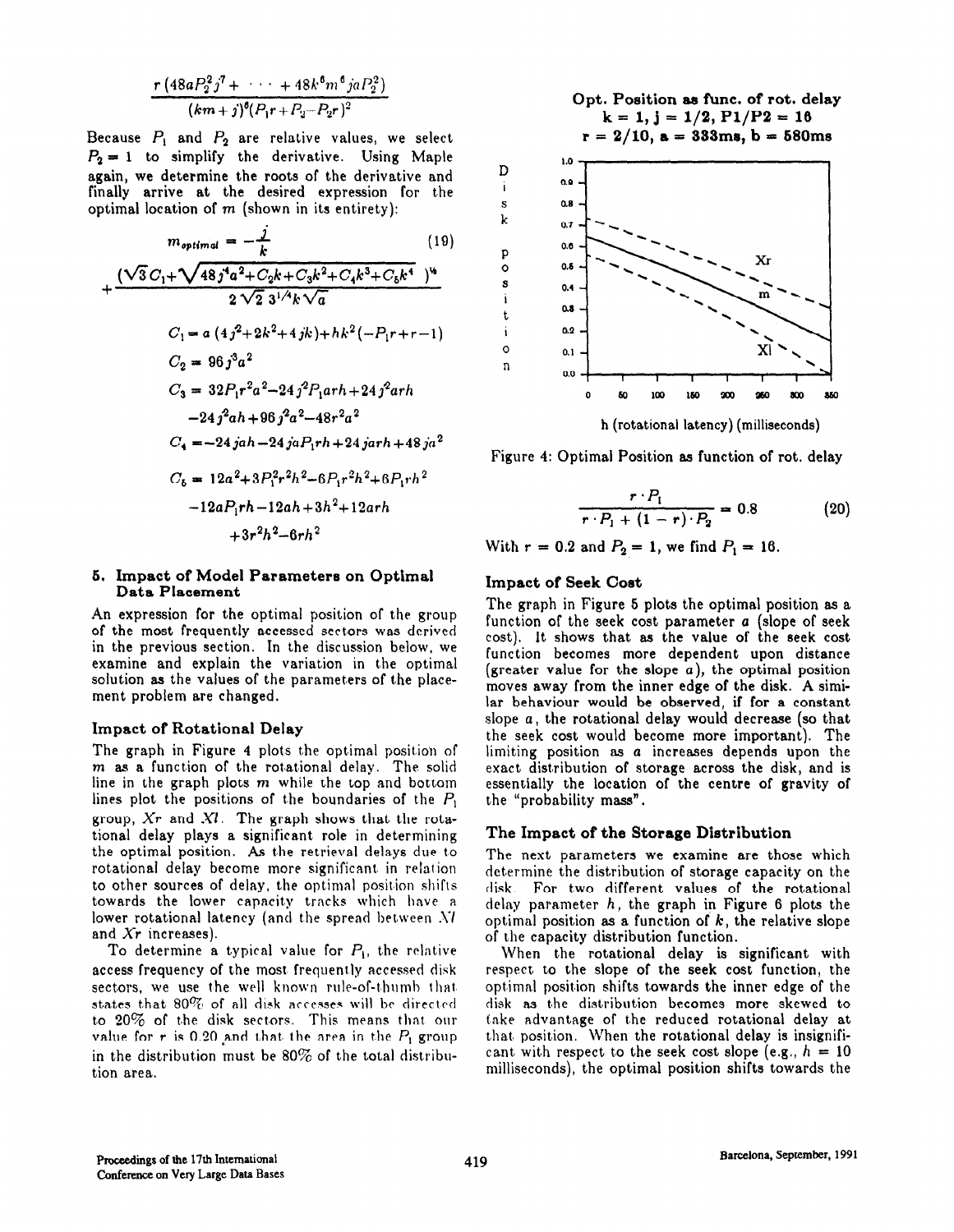

Figure 5: Optimal Position as function of seek slope

outer edge of the disk.

Note that for  $k = 0$  (uniform distribution) the optimal position for both values of h are at the centre of the disk  $(m = 0.5)$  as we would expect since that is the optimal position for CAV format disks which have a uniform distribution of storage capacity  $[Grossman 73]$  Yue and Wong 73 [Wong 80] [Wong 83].





#### The Impact of the Data Access Probabilities

The access probability distribution also plays a role in determining the optimal solution. As the distribution becomes more skewed  $(P_1/P_2)$  increases, keeping r constant) the impact of the rotational delay component for the high probability masses  $(P<sub>1</sub>)$  becomes the more significant component of the cost. Aa a result, the optimal location of the high probability maas moves towards the inner tracks to take advantage of the reduced rotational delay. The plot in Figure 7 shows how the optimal solution moves towards the lower capacity tracks as the  $P_1/P_2$  ratio increases. The proportion  $r$ , will also affect the optimal position of the  $P_1$  group. For brevity we omit a discussion of its impact here.

Opt. Position se func. of Pl/P2 k = 1, j = l/2, r = 2/10 a = 333me, b = S80ma, h = 640/3mr



Figure 7: Optimal Position as func. of Pl/P2

#### 6, Sector Placement and Extensiona to more general distributions

Having developed an optimal solution for our continuous two probability value model, we now describe its application to the discrete sector placement problem for general access probabilities.

Given a CLV format optical disk and a set of disk sectors with access probabilities not limited to just two values, our problem is to determine the track to which each sector should be assigned so that the total expected random access retrieval cost will be minimized. To determine this track assignment using our solution for the continuous model we approximate the general sector access probability distribution and the discrete disk using an equivalent two value probability mass model and a continuous disk, This approximation will divide the set of discrete sectors into two subsets, one corresponding

D i

E

 $\mathbf{s}$ 

P  $\circ$ S

t

i

ì

0 n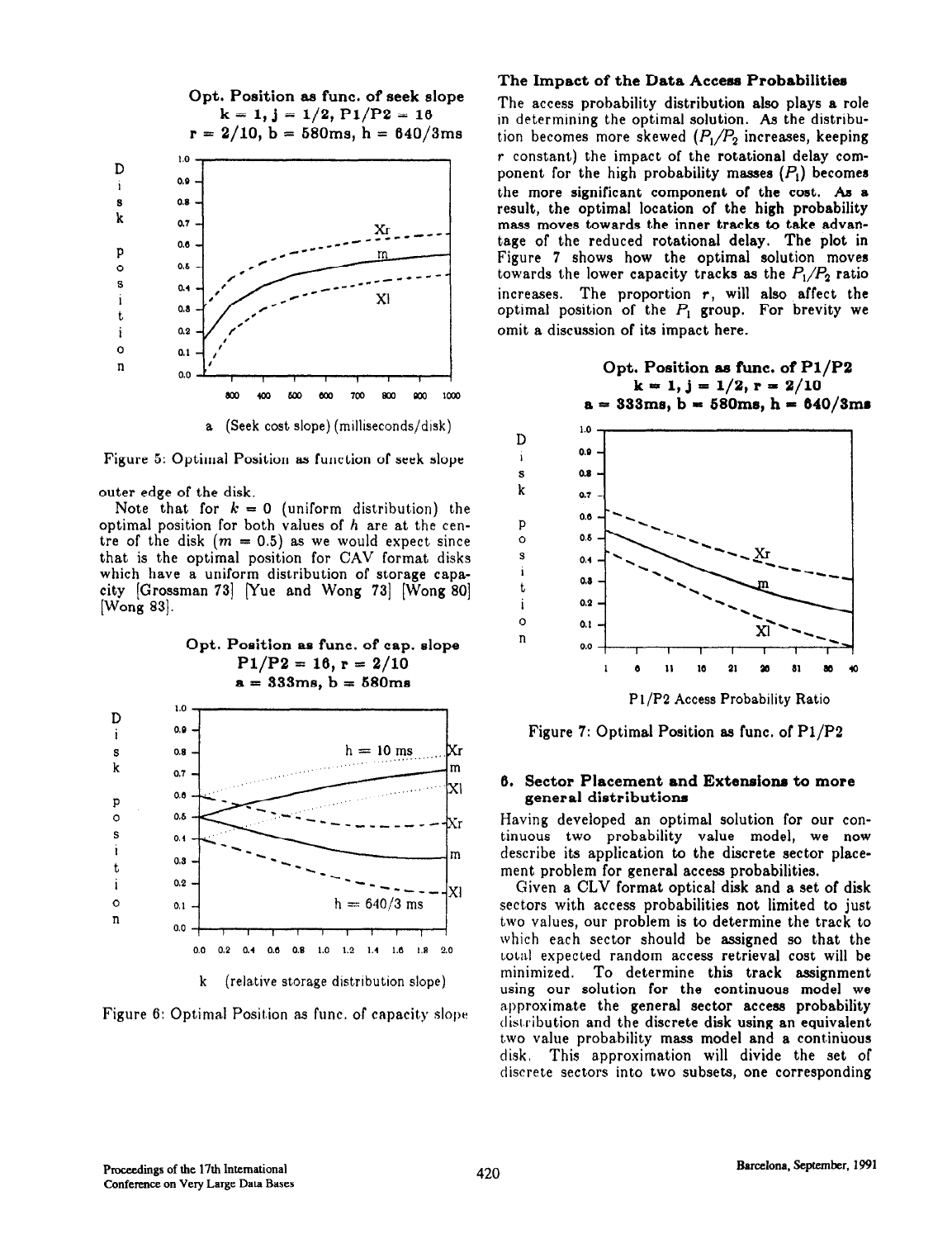to the  $P_1$  probability mass and one to the  $P_2$  mass. The dividing point (the value of  $r$ , the proportion of sectors which are represented by the  $P_1$  mass) between the two subsets is chosen as described below to obtain a good placement. The values used for  $P_1$ and  $P_2$  will be the average access probability for the sectors in their corresponding subsets.

The optimal positions of the  $P_1$  and  $P_2$  probability masses in the continuous model will determine the approximately optimal placements of their corresponding discrete sector subsets. This placement can be refined by recursively applying the approximation again to the  $P_1$  sector subset, treating the portion of the disk it occupies as a complete (but smaller) disk. This process of recursive subdivision can continue until the placement problem becomes trivial, such as when all sectors have the same access probability, or when the number of tracks on the disk is very small. An example of three levels of this recursive subdivison process are illustrated in Figure 8.



Figure 8: Recursive Subdivision

At the end of the subdivision process, the entire set of disk sectors will be divided into a series of subsets, each of which will be associated with a. set of disk tracks. If the result of the subdivision is such that each sector subset corresponds to exactly one track, the placement problem is complete. It is more likely, however, that each sector subset will be associated with several tracks, which are also likely to be divided into two different groups, corresponding to the two  $P_2$  masses produced at each level of the recursion. The problem then is to determine the exact assignment of each sector subset to its corresponding group of tracks on the disk. We employ heuristics to aid us in this task.

From theorems 1 {Consecutivity} and 2 {Unimodality}, it is known that an optimal sector arrangement must be unimodal, and that the set of sectors in each track must have access probabilities which are consecutive in the total distribution (i.e., if a track has three sectors with access probabilities 0.1, 0.2, and 0.4, then there cannot be another sector in a different track with access probability 0.3).

If there is only one group of adjacent tracks for a sector subset, these constraints are sufficient to determine a unique placement for the subset. If there are two groups of tracks, we use a heuristic that alternates the assignment of sectors from one group to the other. For the sectors corresponding to the  $P_1$  mass at the lowest level of the recursion, the sectors are placed in alternate tracks from the out side into the centre of the group. For a disk with a uniform distribution of storage capacity these heuristics produce the Organ-Pipe permutation which alternates the assignment from one side of the middle track to the other, and is optimal.

We can use these heuristics at each level of the subdivision process to produce a placement. The expected access cost for the placement at each level will allow us to monitor the progress of the algorithm and can be used as a stopping criterion, for instance, stopping if the cost begins to increase. The exact details of the subdivision algorithm, which are not complicated, are given in [Ford 91], we omit them here for brevity.

#### 7. Validation

We validate our model and analysis by comparing the predicted value for the optimal position of the frequently accessed data, with actual measurements from a CD ROM optical disk. We measured the average time for accesses on a Hitachi CD-1503s CD ROM drive from a file of 160000 disk sectors (320 megabytes) placed at the innermost position of . Of the 160000 sectors, 38000 (24%) belonged to the group of frequently accessed sectors (Pl).' The relative access probability of the frequently accessed group was 16:l. Each measurement was obtained by first placing the group of frequently accessed sectors at a position on the disk and then measuring the time needed to complete each of 2500 accesses, the average of those times was then computed.

The sectors chosen for access were selected at random according to the relative access probabilities of the two sector groups. The graph in Figure 9 plots the average access time as a function of the position of the centre of the group of frequently accessed sectors.

We compute the optimal position of  $m$ , the centre of the group of frequently accessed sectors, using the equation derived previously in our analysis and the performance parameters of the disk drive. The optimal position of  $m$  is computed to be at relative